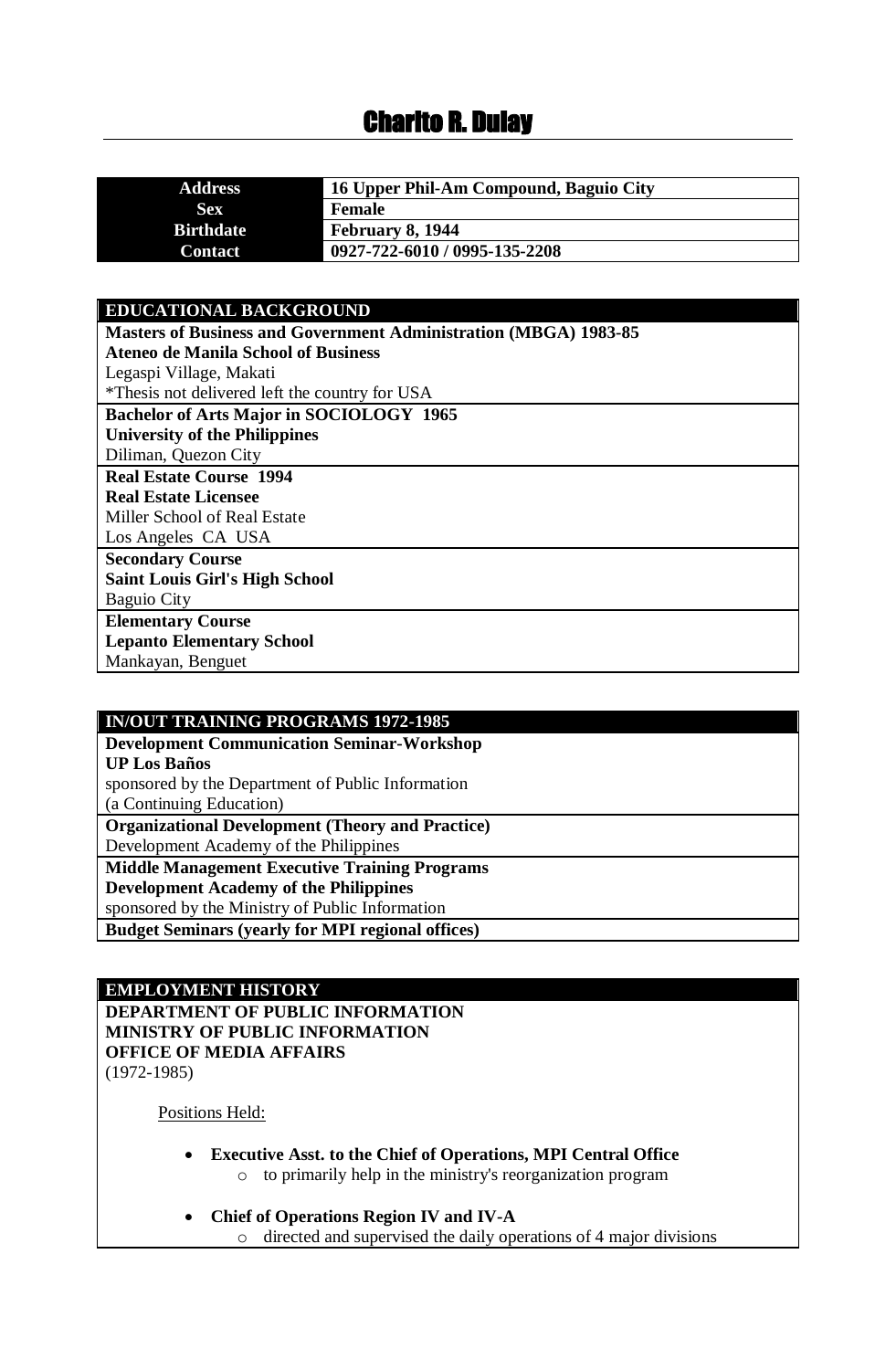| $\circ$ | spearheaded the planning, implementation, monitoring and evaluation of                         |
|---------|------------------------------------------------------------------------------------------------|
|         | development projects within the region                                                         |
| $\circ$ | identified needs of the regional office on a quarterly basis                                   |
| $\circ$ | represented the Director in various meetings, seminars, conferences                            |
|         |                                                                                                |
|         | <b>Chief Planning Officer/Organizational Development Officer</b>                               |
| $\circ$ | prepared the yearly program and projects of the region with corresponding<br>budget            |
| $\circ$ | proposed organizational structure and charts as needed by the office                           |
|         | identifying each structure functions and responsibilities                                      |
| $\circ$ | proposed and implemented incentive programs for employees                                      |
| $\circ$ | proposed and developed group dynamics seminar workshops for the                                |
|         | employees and other training programs deemed essential to improve<br>manpower and organization |
| $\circ$ | evaluated personnel performance and corresponding merit available within                       |
|         | the budget                                                                                     |
| $\circ$ | identified the strengths and weaknesses of the various divisions and staff                     |
|         | in the implementation of programs and projects at the municipal and                            |
|         | provincial levels                                                                              |
|         |                                                                                                |
|         | <b>Chief Research Training and Development Division</b>                                        |
|         |                                                                                                |
| $\circ$ | implemented the needs and requirements of barangay, municipal, and the                         |
|         | provincial level relative to bringing the gap between government and the                       |
|         | people through seminars, distribution of information materials                                 |
| $\circ$ | initiated the organization of barangay, municipal, provincial information                      |
|         | officers as the network of the regional office in the dissemination of                         |
|         | government information programs                                                                |
| $\circ$ | helped established public information offices in the municipalities and                        |
|         | barangays                                                                                      |
| $\circ$ | promoted the strengths of municipalities and or provinces through the                          |
|         | various forms of media                                                                         |
|         | o encouraged the establishment of cooperatives and other livelihood projects                   |
|         | in coordination with other agencies in government                                              |
| O       | coordinated with government agencies in providing assistance to the                            |
|         | municipalities as identified and needed                                                        |
|         |                                                                                                |
|         | <b>Feature Writer</b><br>covered the provinces of Region IV for articles and success stories   |

o focus of news, articles, stories are development-oriented

# **WORKING EXPERIENCE IN THE US**

# **PROPERTY MANAGEMENT**

- **Property Manager, Golden Street Properties Inc., Las Vegas NV 2010-2014**
	- o managed 2 apartment buildings (44 units)
	- o responsible for preparing and renting units
	- o screened and interviewed applicants for the building
	- o prepared rental agreements and briefed them on rules and regulations of the property
- **Property Supervisor, Ross Morgan Inc. Sherman Oaks, CA 1994-1998**
	- o managed 25 apartment buildings and 2 condominiums
	- o hired and fired apartment managers
	- o regularly visited properties